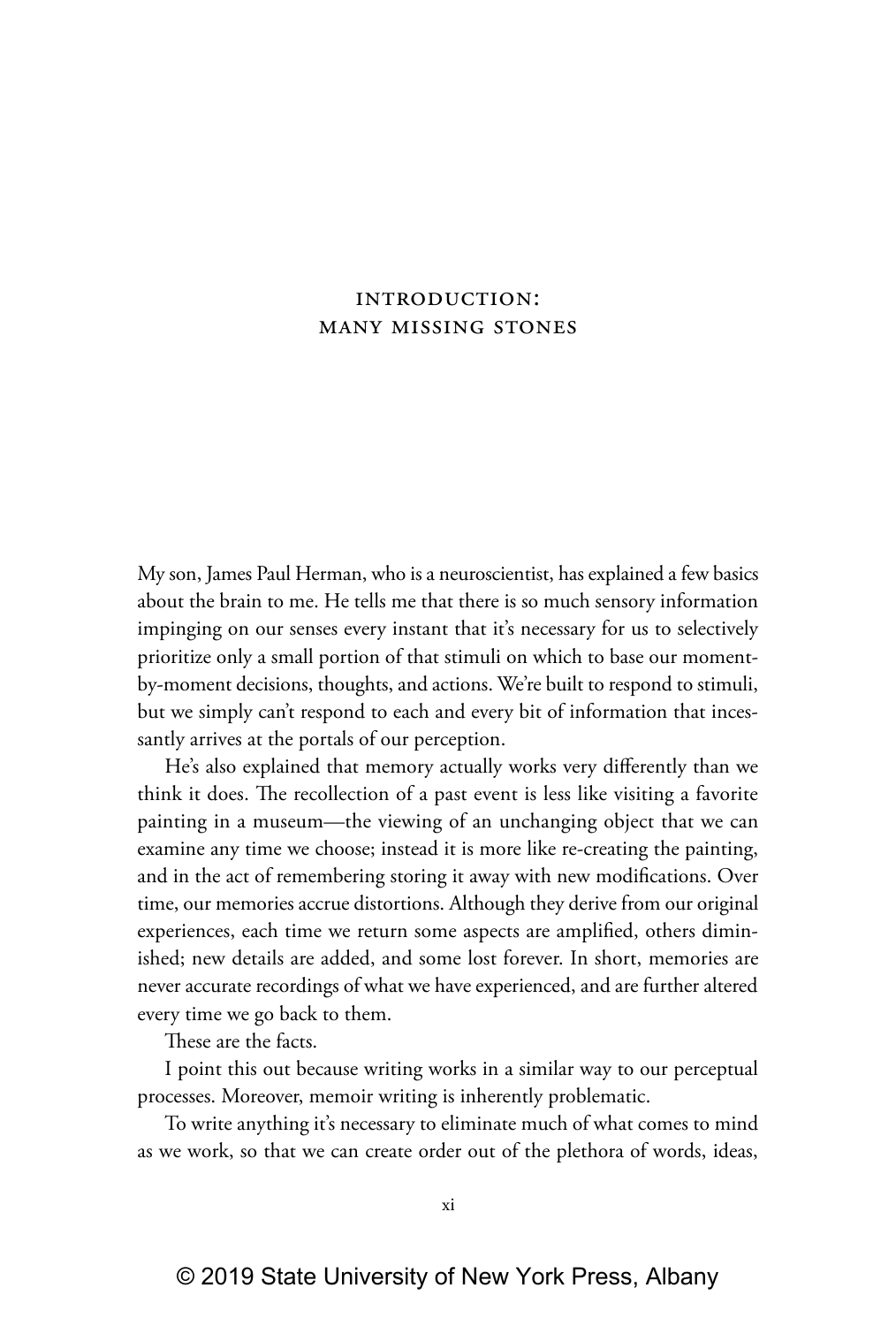and images that swim forward as we try to fasten language to a page or screen. Then too, a writer has to create a through line, and hold her focus, which means we cannot and should not allow ourselves to go down every path that presents itself as we work.

There are many missing stones along this path. (Reading my earlier memoir, *Anarchist Bastard: Growing Up Italian in America*, will fill in some of the missing pieces, but only some). Like all memory, it's also distorted, but never willfully. I attempt to be simultaneously as truthful as I can be and still shape the narrative as a writer. Probably that's oxymoronic.

The central question underlying this book is this: can a person born outside of Italy be Italian? This question can't be answered with a simple hyphenation of Italian-American. This hyphenated identity coming from the academy, while technically correct, is for some of us (me in particular) too formal and technical. It wasn't what we called ourselves: therefore, it feels inauthentic when I say it. While I know I am American, I know, too, that I am Italian.

How do I claim such an identity when I am not able to speak the language more than primitively? The voices I heard around me: tones and cadences, the broken English, the letters from Italy being read out loud to my grandmother, the dialects that were spoken, the kinds of jokes and stories we told, the Italian and American songs, the vernacular English, even the provincial accent I carry with me are all a part of the grounding soil from which I came. It's all in the soup of vocal and written words that I call on when I write.

How do we keep all of these aspects of our identity and our questions about what identity means in perspective? An ethnic identity can embrace and give comfort and it can confine and imprison. How do we keep this clear to ourselves as we investigate these questions? If, like me, you are from one of Italy's overseas colonies, at least some of this *Italianità* will be in your skin, bones, and heart: other pieces have to be understood, considered, called to ourselves through study, travel, reading. Some of it is just longing. How do we know which pieces are which?

There are as many ways to be Italian as there are Italians, Italian Americans, Italians in Italy, Italians in diaspora the world over. Moreover, the ways of being Italian have changed radically in all of our homes, along with modern life. Still there are some things that people who have been raised in this culture share, value, and even disavow, yet engage in compulsively.

My ancestral village in America is Waterbury, Connecticut. It's in places like Waterbury, Brooklyn, the Bronx, Queens, Hoboken, Patterson, Boston, Cleveland, Chicago, Detroit, New Orleans, Pittsburgh, South Philly, Kansas